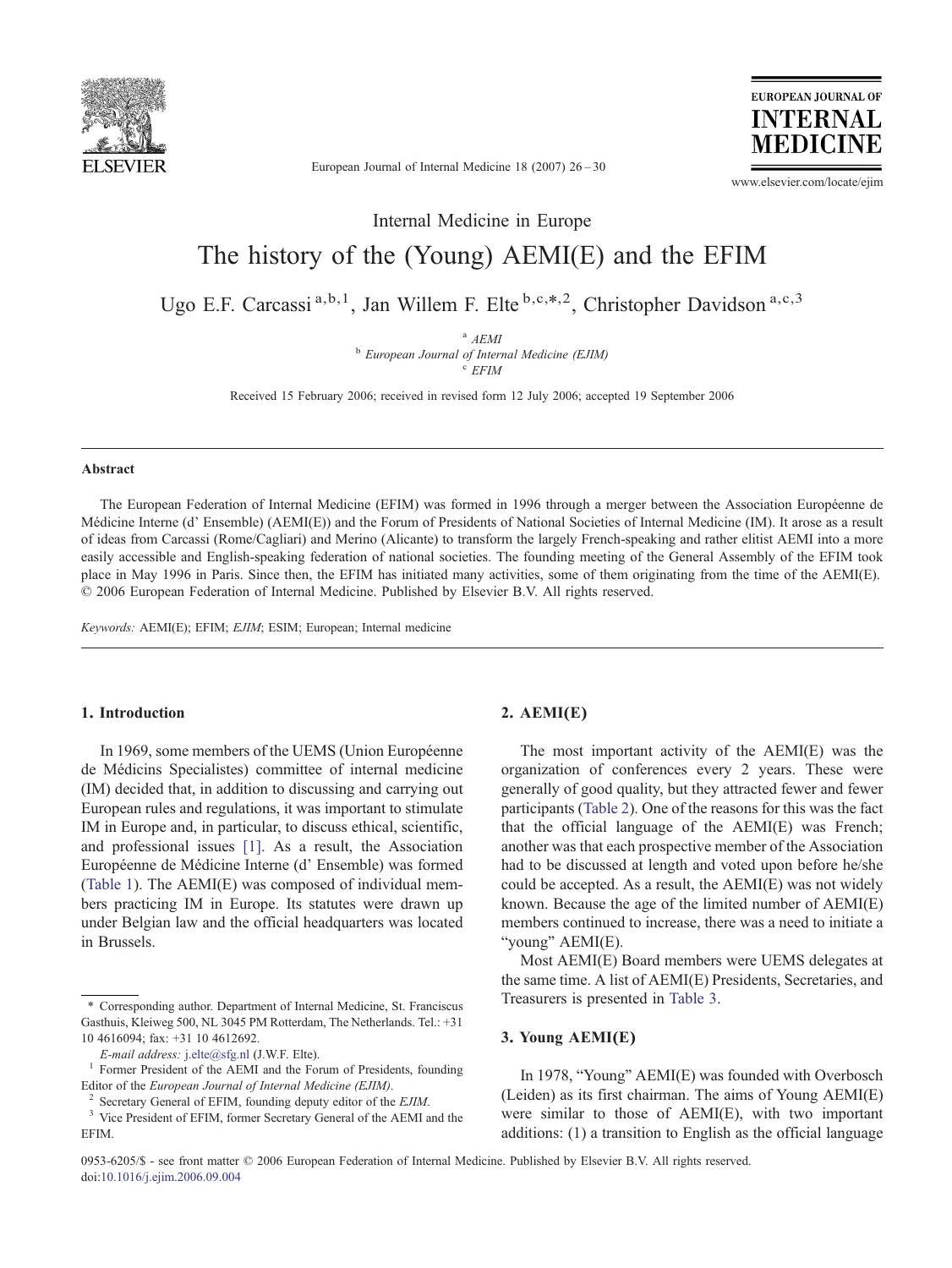U.E.F. Carcassi et al. / European Journal of Internal Medicine 18 (2007) 26–30 27

<span id="page-1-0"></span>Table 1 Founding members of the Association Européenne de Médicine Interne d' Ensemble (AEMIE)

| J. Stahl (Strasbourg, President) |
|----------------------------------|
| V. Horth (Bamberg)               |
| J. Dagnelie (Brussels)           |
| Lord J. Richardson (London)      |
| H. Ludwig (Basel)                |
| M. Sangiorgi (Rome)              |
| N. Swartz (Stockholm)            |
| R. Schaus (Luxembourg)           |
| L. Stuyt (The Hague)             |

of the association and (2) easy accessibility for all (young) internists in Europe without formal voting [\[2,3\].](#page-4-0) Young AEMI(E) organized three "Eurotherapeutics" conferences (Marbella 1982, Eastbourne 1986, and Amsterdam 1988); the proceedings were published in the Postgraduate Medical Journal with the help of its editor, Hoffbrand (London).

In 1983, Elte (Leiden) took over the chairmanship, and after 1985 Young AEMI(E) had its own session during the AEMI(E) congresses. As a further development, in 1986, European Medical Research Group (EMRG) meetings were organized, initially in London and later also in the Netherlands. These were supported by the Fellowship of Postgraduate Medicine (London). For these meetings an expert was usually invited to talk about a clinically important subject and there were sometimes some short oral presentations and posters [4–[6\].](#page-4-0) Although the meetings were of a high standard and the attendees very enthusiastic, it appeared that, at least in the Netherlands, the number of participants was too low to make future meetings feasible. Moreover, the AEMI(E) had started to change.

## 4. AEMI(E) (continued)

In 1989, AEMIE was at a low point. Attendance had been decreasing and the congress in Brussels attracted only 50 regular participants. Carcassi (Cagliari, Italy) was elected President and began to initiate changes that were to bring about a recovery. The first problem was the name; this was changed to AEMI as it had never been clear what "d'ensemble" meant

| $1$ ave $\angle$ |  |  |                                |  |
|------------------|--|--|--------------------------------|--|
|                  |  |  | Overview of AEMI(E) congresses |  |

 $T_2$ **L**<sub>2</sub> 2

| London (J. Stahl, President) |
|------------------------------|
| Bonn (Lord J. Richardson)    |
| The Hague (E.F. Pfeiffer)    |
| Strasbourg (L. Stuyt)        |
| Dublin (C. Laroche)          |
| Florence (D. Mitchell)       |
| Vienna (M. Sangiorgi)        |
| Lausanne (L. Stuyt)          |
| Bologna (P. Magnenat)        |
| Brussels (E.Coche)           |
| Lisbon (U.E.F. Carcassi)     |
| Alicante (J. Merino)         |
| Athens (S.A. Raptis)         |
|                              |

Table 3 AEMI(E) presidents, secretaries, and treasurers

| Presidents  | 1969–1973                                | J. Stahl (Strasbourg)           |
|-------------|------------------------------------------|---------------------------------|
|             | 1973-1977                                | M. Dorner (Strasbourg)          |
|             | 1977-1981                                | M. Sangiorgi (Rome)             |
|             | $1981 - 1985$                            | P. Magnenat (Lausanne)          |
|             | 1985-1989                                | E. Coche (Brussels)             |
|             | 1989-1994                                | U.E.F. Carcassi (Rome/Cagliari) |
|             | 1994-1996                                | Y. Le Tallec (Toulouse)         |
|             | Secretaries: (up to 1989 also Treasurer) |                                 |
|             | 1969-1977                                | J. Dagnelie (Brussels)          |
|             | 1977-1985                                | J.M. Brogard (Strasbourg)       |
|             | 1985-1989                                | J.F. Blickle (Strasbourg)       |
|             | 1989-1993                                | C. Davidson (Brighton)          |
|             | 1993-1996                                | J. Merino (Alicante)            |
| Treasurers: | 1989-1994                                | J.F. Blickle (Strasbourg)       |
|             | 1994-1995                                | J.W.F. Elte (Rotterdam)         |
|             | 1995-1996                                | M. Lambert (Brussels)           |

exactly in the context of IM. It was also obvious that the AEMI needed to enlarge its membership. The English language was introduced alongside French and new members were elected to the AEMI executive committee. Membership rules were relaxed and Young AEMI(E) merged with the AEMI (partly at the latter's request) during the congress that took place in Lisbon in 1991. This congress was organized in close collaboration with Barros Veloso, the President of the Portugese Society of IM, and attracted more than 1000 participants. The chairman of Young AEMI(E) became second Vice President and later Treasurer of the AEMI.

In Lisbon, as a further initiative of Carcassi, the Forum of Presidents was founded in order to ensure involvement of national societies through their presidents. It was at this meeting that there was strong support for a federation of national societies of IM to share the common problems faced by each in their own country. These included the rise of medical sub-specialties, including geriatrics, and the changing health care structures that all tended to reduce the influence of IM.

In 1989, the European Journal of Internal Medicine  $(EJIM)$  was founded with Carcassi as Editor-in-Chief. He worked with three deputy editors (Blickle, Elte, and Singer), all of whom had been involved with Young AEMI(E). This journal gave the Association a "voice" and attracted articles from all over Europe as well as other parts of the world. The language was English with the abstracts also being translated into French.

In 1994 and 1995, there were two well-attended AEMI congresses held in Alicante (Merino) and Athens (Raptis), again organized in close collaboration with strong national societies of IM. In-between these congresses there were intense discussions about the change to a federation, led principally by Carcassi (President) and Merino (Secretary). The statutes of the AEMI had to be changed under Belgian law to facilitate the transition of the AEMI to the EFIM, which eventually took place in May 1996 in Paris ([Fig. 1](#page-2-0)). Le Tallec (Toulouse) was the last AEMI and the first EFIM President. Merino (Alicante), already Secretary of the AEMI,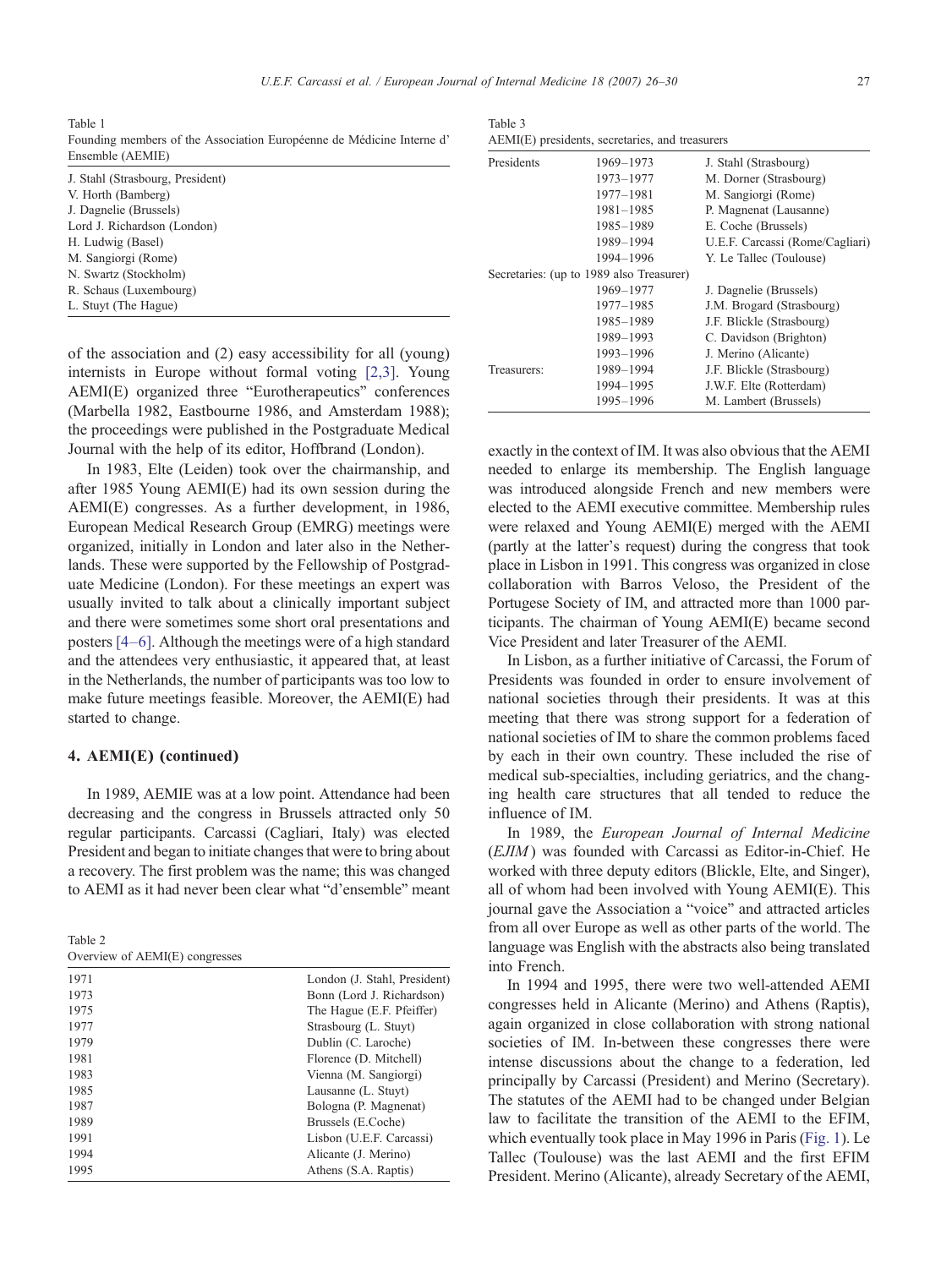<span id="page-2-0"></span>

Fig. 1. EFIM council during the founding meeting in Paris, 1996.

became the first Secretary General and Muller (Blaricum, NL) the first Treasurer of the EFIM. Davidson (Brighton), a former AEMI Secretary, became Secretary-adjoint and later Secretary General (Table 4).

## 5. EFIM

Since 1996, EFIM has grown steadily and now comprises a Federation of 33 national societies of IM. It includes representation from all of the countries of the enlarged European Union and Scandinavia, with only a few Eastern European countries missing. Even from outside Europe there is interest: Israel and Turkey are full members. Tunisia, Algeria, Morocco (and possibly, in the near future, Egypt) are Associate Members. In all, this represents a body of over 30,000 internists.

The Federation comprises an Administrative Council that meets twice a year. Each country has two delegates, one of

Table 4

European Federation of Internal Medicine (EFIM) presidents, secretaries, and treasurers

| Presidents:  | 1996-1998       | Y. Le Tallec (Toulouse) |
|--------------|-----------------|-------------------------|
|              | 1998-2001       | P. Jaeger (Bern)        |
|              | $2001 - 2003$   | J. Merino (Alicante)    |
|              | $2003 - 2006$   | D. Sereni (Paris)       |
|              | $2006$ -present | S. Lindgren (Malmö)     |
| Secretaries: | 1996-1998       | J. Merino (Alicante)    |
|              | 1998-2005       | C. Davidson (Brighton)  |
|              | $2005$ -present | J.W.F. Elte (Rotterdam) |
| Treasurers:  | 1996-2003       | H.P. Muller (Blaricum)  |
|              | $2003 - 2005$   | J.W.F. Elte (Rotterdam) |
|              | $2005 - 2006$   | W. Bauer (Zürich)       |
|              | $2006$ -present | F. Ferreira (Lisbon)    |

whom is often the current President of the national society. The Administrative Council elects a smaller Executive Committee from among its members. This is responsible for the day-to-day running of the Federation and is supported by a small secretariat.

There are close links with other international bodies representing IM. Collaboration with the American College of Physicians (ACP) and the American Board of Internal Medicine (ABIM) resulted in the publication of the widely recognized "Physicians Carter" as part of the joint Professionalism Project. Discussions with the Royal College of Physicians (RCP) in London, together with the UEMS, led to the development of the new European Diploma in IM, launched in late 2006. There are also ties with the Australian and New Zealand IM Society (IMSANZ) and with the International Society of Internal Medicine (ISIM).

The present EFIM is very active. What follows is a brief description of some of the activities.

## 6. Congresses

For EFIM, the congresses organized every 2 years are of great importance as they allow large groups of internists from all over Europe to meet and share their common interests, both scientific and professional. The first EFIM congress was held in 1997 in Maastricht with approximately 1000 participants. Maastricht was a well-considered choice: a well-known name in European affairs and an attractive city with a reasonably central location.

Hillen (who later became Editor-in-Chief of the EJIM) was President of the congress and Elte (Rotterdam) was Secretary [\(Table 5](#page-3-0)). This was the start of a series of successful congresses with similar numbers of participants in Florence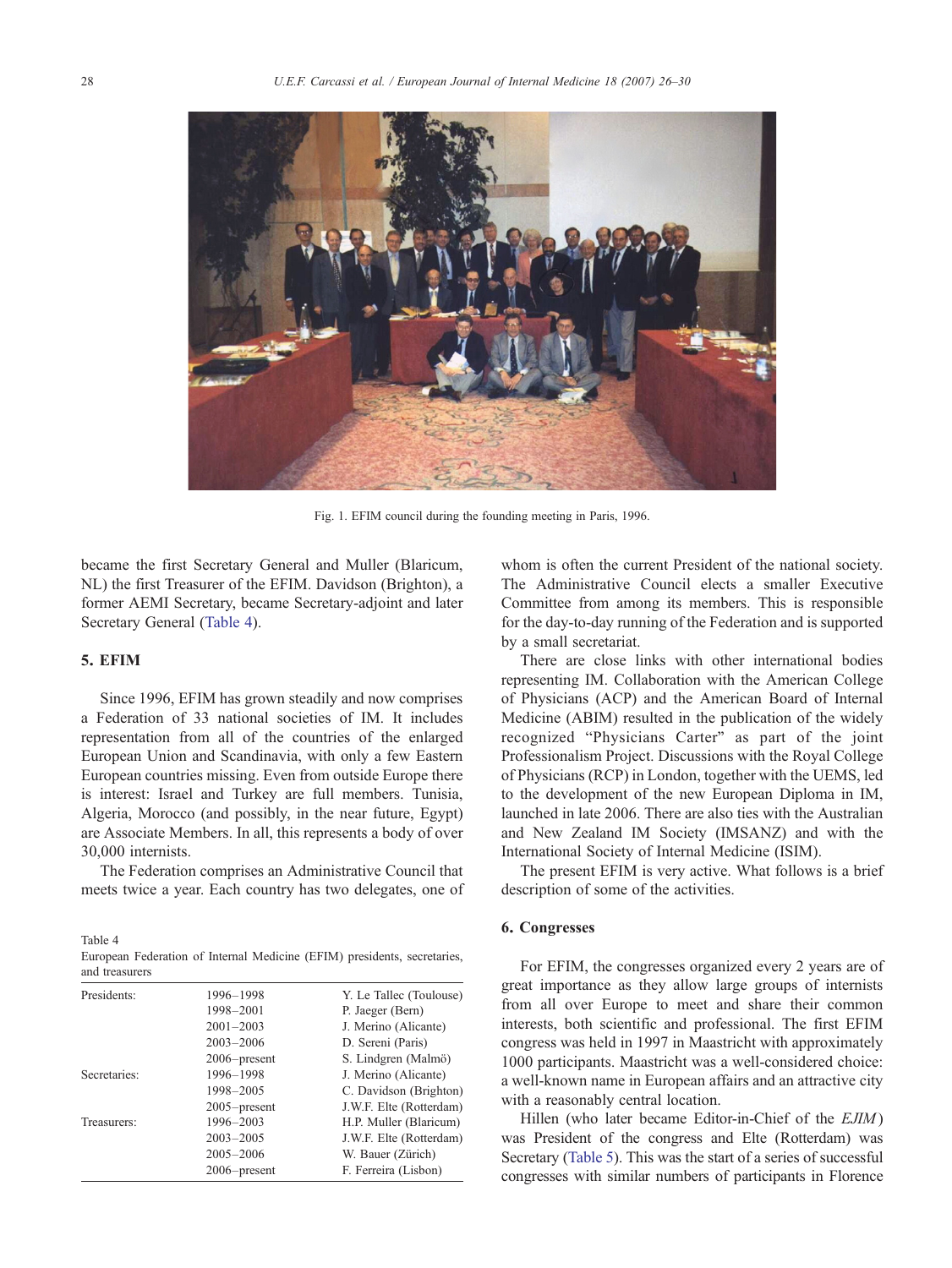<span id="page-3-0"></span>Table 5 Overview of EFIM congresses

| 1997 | Maastricht | (H.F.P. Hillen, President)         |
|------|------------|------------------------------------|
| 1999 | Florence   | (F. Dammacco)                      |
| 2001 | Edinburgh  | (J. Kennedy)                       |
| 2003 | Berlin     | (J. Köbberling)                    |
| 2005 | Paris      | (D. Sereni)                        |
| 2007 | Lisbon     | (F. Ferreira, A. Martins Baptista) |
| 2008 | Rome       | (G. Gasbarrini)                    |
| 2009 | Istanbul   | $(S.$ Unal $)$                     |

(1999, Dammacco), Edinburgh (2001, Kennedy), Berlin (2003, Köbberling) and, recently, Paris (2005, Sereni) (Table 5).

For the first time, in 2004, a "European Day" was held during the national Turkish congress of IM in Antalya (Unal, Ankara); a second European Day took place in 2006 in Katowice–Krakow, Poland (Kucharz) during the centenary celebrations of that society. The EFIM congress in 2007 will take place in Lisbon (Ferreira, Martins Baptista), in 2008 in Rome (Gasbarrini), and in 2009 in Istanbul (Ünal).

## 7. EJIM

After its foundation in 1989, the EJIM was led by Carcassi and published by MacMillan Press Ltd (up to 1992) and later by Luigi Pozzi (Rome). In 1999, Hillen took over as Editorin-Chief, with De Leeuw, Farge, and Singer as Associate Editors and Carcassi as Editor-in-Chief Emeritus. Since 2003, De Leeuw has been the Editor-in-Chief (Associate Editors: Kellett, Vanderschueren, and Dimopoulos). Elsevier became the Publisher in 1999.

Although the first issue in 1989 was judged to be of good quality by the Lancet, the EJIM has been slow to develop because of a lack of sufficient financial support and the absence of an impact factor. During recent years, a significant improvement has occurred, both in the quality and the number of submitted manuscripts from Europe and elsewhere in the world. Circulation has also been helped by the fact that an  $EJIM$  subscription is included in the registration fee for congresses, the so-called "regiscription", and also because a number of national societies have taken "bulk" subscriptions for their members. Much work has been done by the respective Editors-in-Chief, as well as by Pamela Falger who, as editorial assistant, handles all practical issues.

# 8. ESIM

Another early success was the European School of Internal Medicine (ESIM). This was the brainchild of Merino, who directed the School from 1998 until 2006. It has been held each year in Alicante, in a resort complex owned by a Spanish medical syndicate. Approximately 60 young physicians in training, selected and financed by the national societies (including some from the US and Australia), took part each year with presenters/teachers who were selected and financed in the same way in order to keep sponsoring limited. The course has been very popular with residents, not only because of the clinical content, but also because the setting provides an excellent opportunity to learn more from one another about IM in Europe. Evaluation of the School has been consistently judged to be very high.

Sadly, Merino has decided to retire as Director. This means that, starting in 2006, the ESIM will be held at a different venue with a new director, but within the same framework. In 2006, the ESIM was held in Sintra, near Lisbon, with Martins Baptista as director and Davidson as co-director. The same will hold for 2007. The Federation is also creating a "young physicians network" within the EFIM, based on (ex)participants of the ESIM.

## 9. Working groups

A number of working groups, sometimes in collaboration with other bodies, have been active during recent years.

#### 9.1. Professionalism

The first project developed together with the ACP/ABIM was the "professionalism project" [\[7,8\]](#page-4-0). Ethical values and obligations were recorded in a document and ultimately published in the Lancet, the EJIM, and various national journals [\[7](#page-4-0)–9]. In Italy, the document is given to all graduating young doctors; in the Netherlands, it has been used in the recently adapted oath of Hippocrates. Since publication of the Physicians Charter, there have been additional meetings of the group to consider the social contract between the profession and society, and a further publication is planned in 2006.

A related project was the plea for the preservation of general IM, published by Bauer et al. (Zürich) in the EJIM in 2005 [\[10\].](#page-4-0) Other working groups have discussed ethical questions (Malliani, Milan) and quality assurance (van Hulsteijn, the Netherlands).

# 9.2. European exam/competencies

The European Board of Internal Medicine (EBIM), with members from both the UEMS and the EFIM, is presently working on a European exam in IM. Because of their considerable experience, the Royal College of Physicians (RCP) has been closely involved in developing this project. The first exam took place in four centers across Europe in late 2006. There is also a separate working group within the UEMS that is involved with the establishment of competencies.

## 9.3. Quality

This working group (Van Hulsteijn, Veghel, NL) has already produced a document concerning the "ideal" discharge procedure.